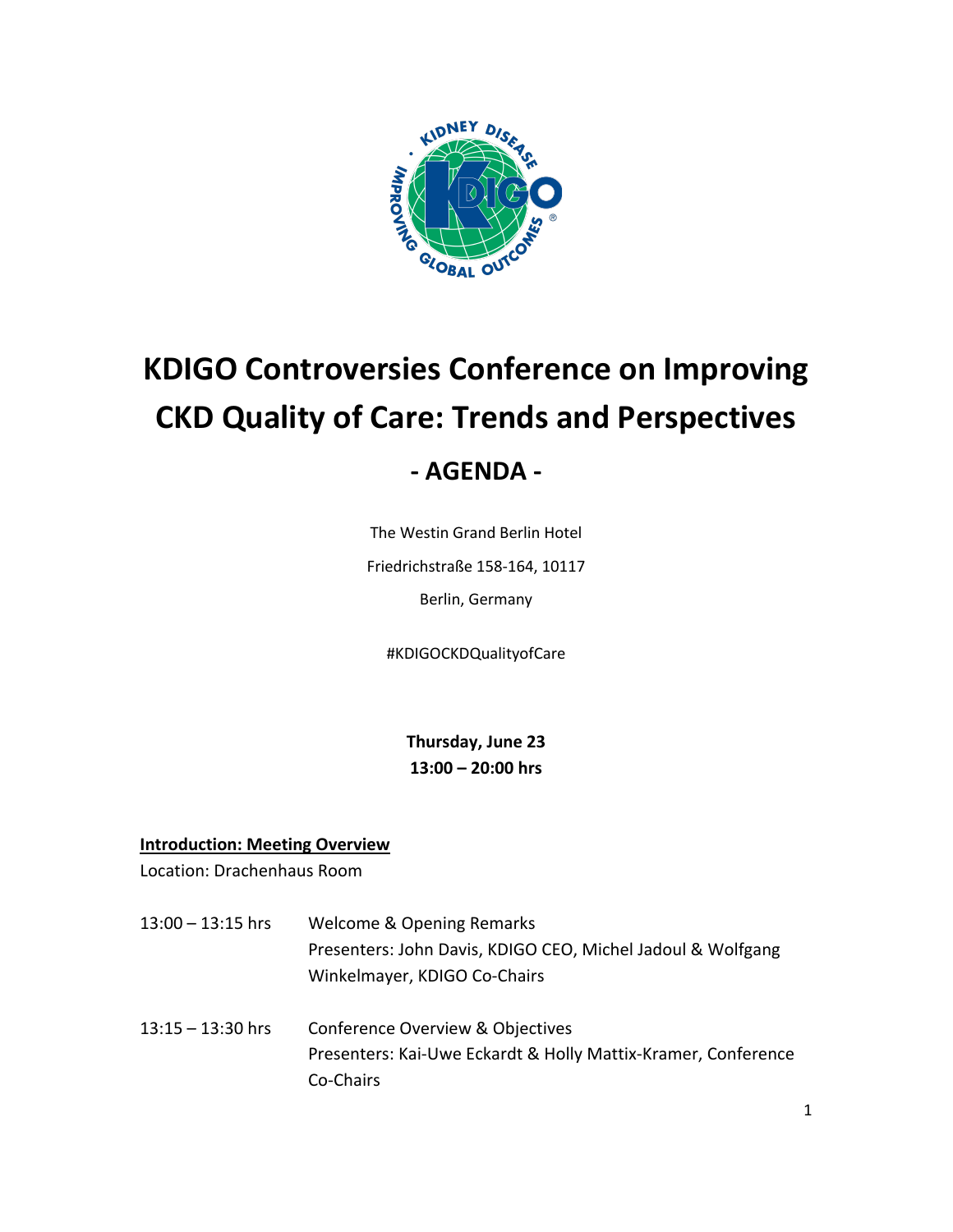# **Plenary Session**

Location: Drachenhaus Room

| $13:30 - 13:50$ hrs                            | Dynamics of Global CKD Burden<br>Presenter: Ziyad Al-Aly                                                                    |
|------------------------------------------------|-----------------------------------------------------------------------------------------------------------------------------|
| $13:50 - 14:00$ hrs                            | Q&A                                                                                                                         |
| $14:00 - 14:20$ hrs                            | Variability of CKD Progression and Outcomes<br>Presenter: Morgan Grams                                                      |
| $14:20 - 14:30$ hrs                            | Q&A                                                                                                                         |
| $14:30 - 14:50$ hrs                            | The Breadth of the Health Impact of CKD Complications:<br><b>Implications for CKD Management</b><br>Presenter: Harv Feldman |
| 14:50 - 15:00 hrs                              | Q&A                                                                                                                         |
| $15:00 - 15:20$ hrs                            | Health Literacy & the Importance of Educating Patients on<br>Self-Management<br>Presenter: John Ortiz                       |
| $15:20 - 15:30$ hrs                            | Q&A                                                                                                                         |
| $15:30 - 16:00$ hrs                            | <b>General Discussion</b>                                                                                                   |
| 16:00 hrs                                      | Adjourn                                                                                                                     |
| <b>Welcome Reception</b><br>Location: Beletage |                                                                                                                             |
| $18:00 - 20:00$ hrs                            | <b>Welcome Reception</b>                                                                                                    |

**------------------------------------------------------------------------------------------------------------**

2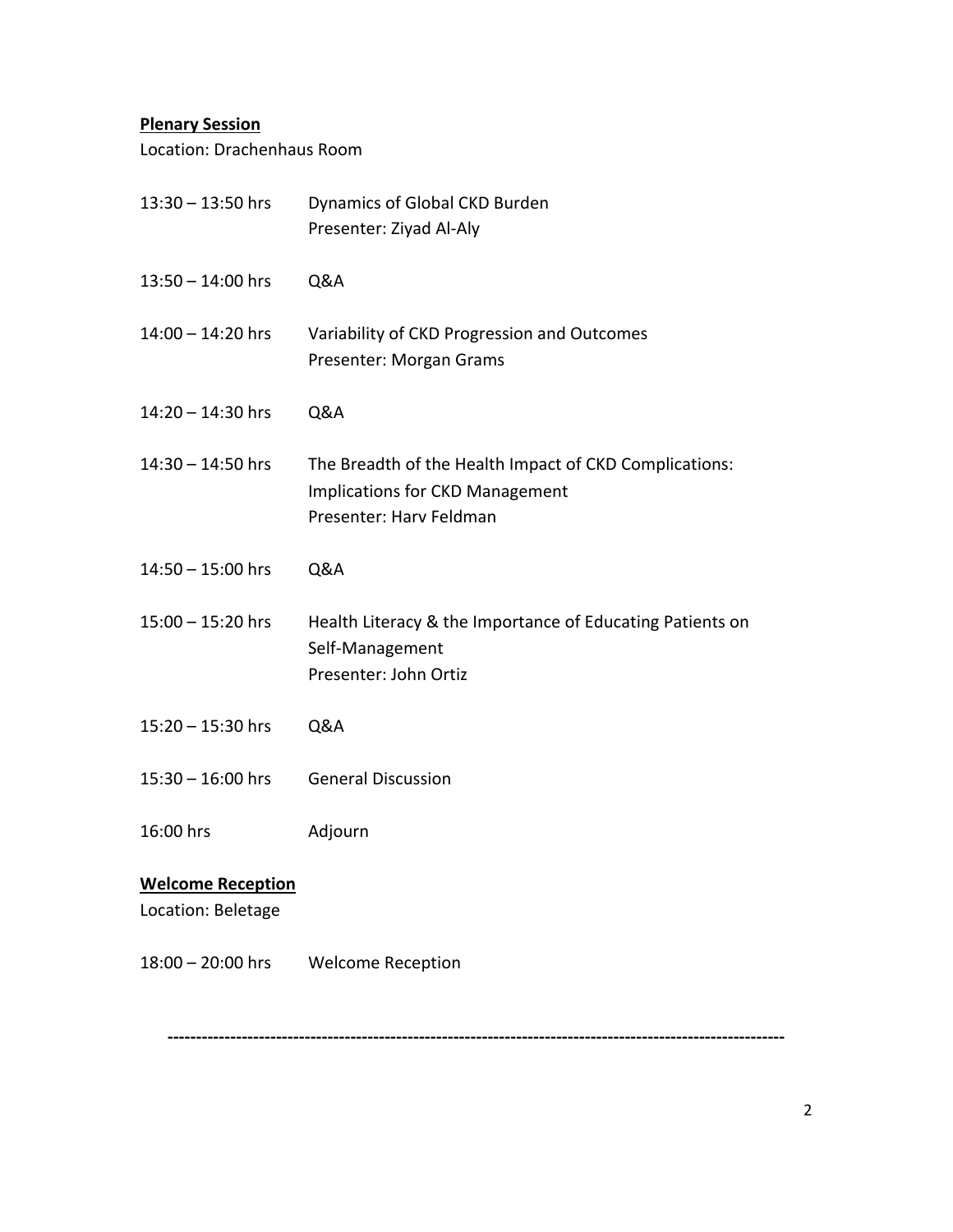# **Friday, June 24 09:00 – 17:00 hrs**

| 07:00 — 09:00 hrs | <b>Breakfast Available</b>  |
|-------------------|-----------------------------|
|                   | Location: Restaurant Coelln |

## **Plenary Session**

Location: Ballsaal Salon Unter den Linden & Friedrichstadt

- 09:00 09:15 hrs Welcome & Brief Recap of Day 1 Presenters: Kai-Uwe Eckardt & Holly Mattix-Kramer, Conference Co-Chairs
- 09:15 09:35 hrs Perspectives of Renal Imaging Presenter: Nick Selby
- 09:35 09:45 hrs Q&A
- 09:45 10:05 hrs Towards Precision Medicine in Chronic Kidney Disease Presenter: Wenjun Ju
- 10:05 10:15 hrs Q&A
- 10:15 10:35 hrs Using Urine as a Liquid Biopsy Presenter: Philipp Enghard
- 10:35 10:45 hrs Q&A
- 10:45 11:00 hrs Break Location: Beletage

## **Plenary Session (continued)**

Location: Ballsaal Salon Unter den Linden & Friedrichstadt

- 11:00 11:20 hrs Principles and Practice of GFR Evaluation Presenter: Andy Levey
- 11:20 11:30 hrs Q&A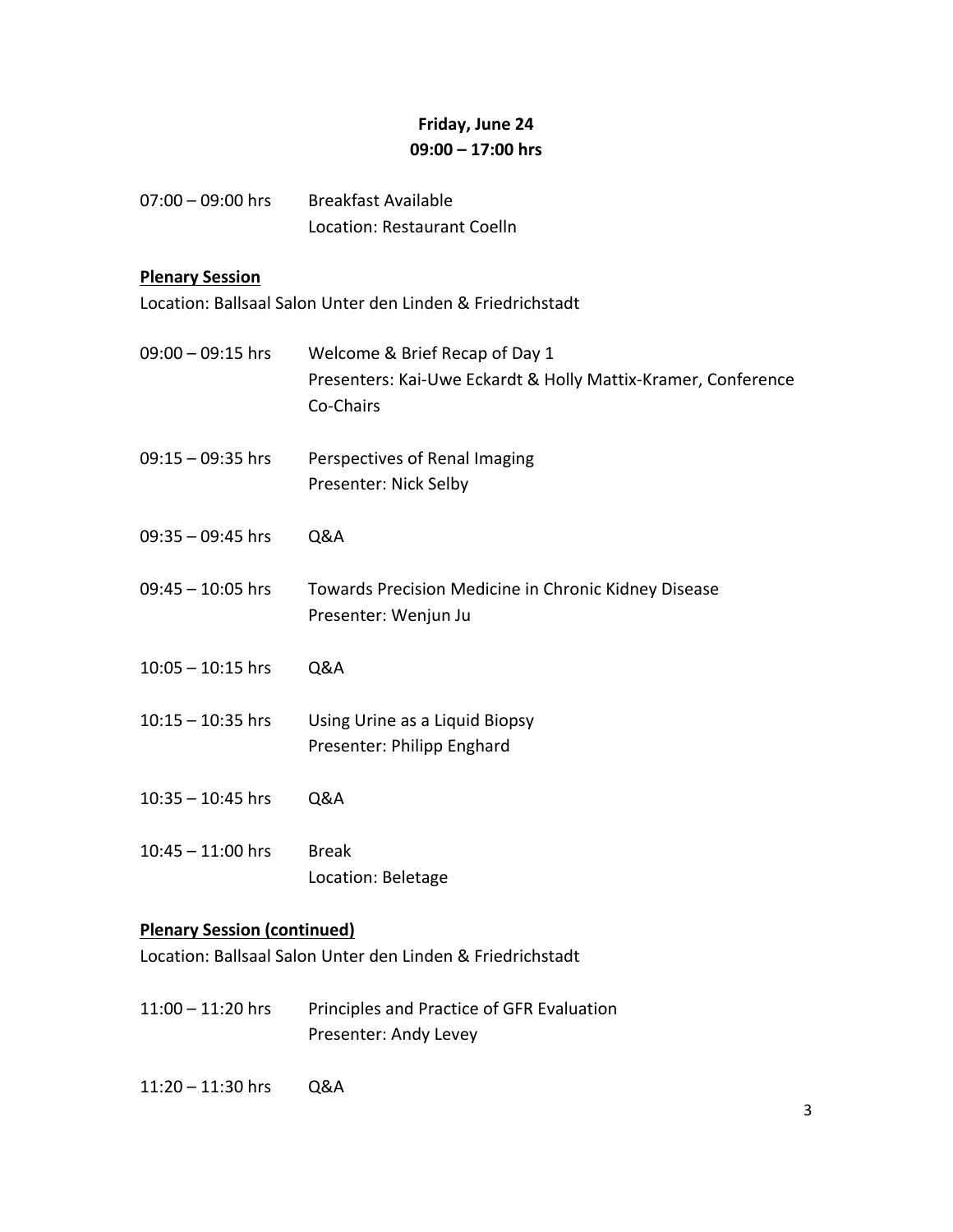- 11:30 11:50 hrs Novel Risk Prediction Equations Presenter: Joe Coresh
- 11:50 12:00 hrs Q&A
- 12:00 13:00 hrs Lunch & Group Photo Location: Restaurant Coelln

### **Breakout Session 1: Disease Diagnosis**

13:00 – 15:30 hrs Group 1: Measures of Glomerular and Tubular Function Location: Salon Diana

> Group 2: Diagnosis and Classification Location: Drachenhaus

Group 3: Innovative Diagnostics Location: Salon Meissen

15:30 – 15:45 hrs Break

#### **Breakout Session 1: Disease Diagnosis (continued)**

15:45 – 17:00 hrs Group 1: Measures of Glomerular and Tubular Function Location: Salon Diana

> Group 2: Diagnosis and Classification Location: Drachenhaus

Group 3: Innovative Diagnostics Location: Salon Meissen

17:00 hrs Adjourn (Evening on own)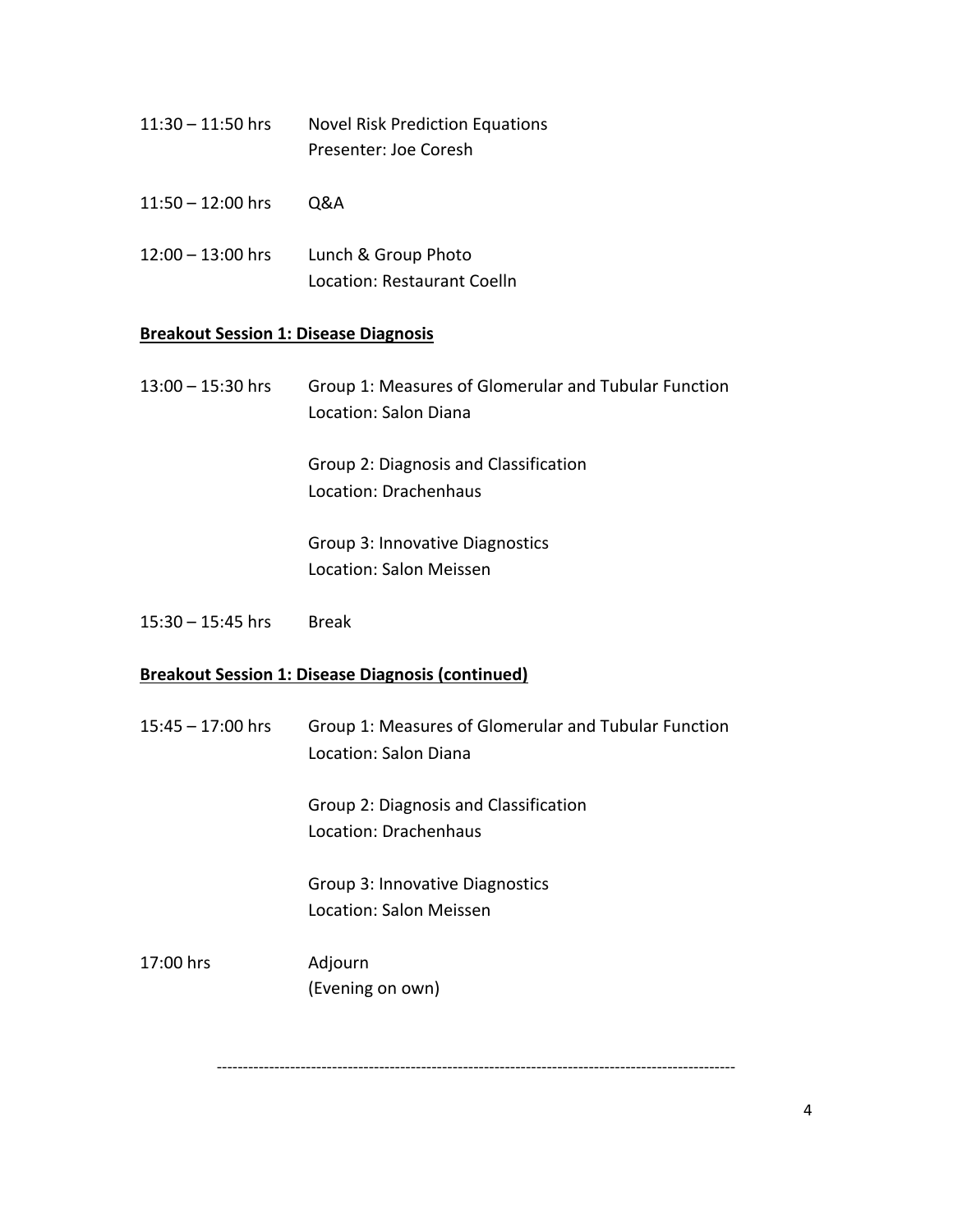# **Saturday, June 25 08:00 – 17:00 hrs**

| 07:00 — 08:00 hrs | Breakfast Available         |
|-------------------|-----------------------------|
|                   | Location: Restaurant Coelln |

## **Breakout Group Reports on Session 1: Disease Diagnosis**

Location: Ballsaal Salon Unter den Linden & Friedrichstadt

- 08:00 08:30 hrs Group 1: Measures of Glomerular and Tubular Function Presenters: Bénédicte Stengel & Cello Tonelli
- 08:30 08:40 hrs Q&A
- 08:40 09:10 hrs Group 2: Diagnosis and Classification Presenters: Cynthia Delgado & Hiddo Lambers-Heerspink
- 09:10 09:20 hrs Q&A
- 09:20 09:50 hrs Group 3: Innovative Diagnostics Presenters: Roberto Pecoits-Filho & Ana Ricardo
- 09:50 10:00 hrs Q&A

## **Final Breakout Session 1: Disease Diagnosis**

10:00 – 10:45 hrsGroup 1: Measures of Glomerular and Tubular Function Location: Salon Diana

> Group 2: Diagnosis and Classification Location: Drachenhaus

Group 3: Innovative Diagnostics Location: Wintergarten

10:45 – 11:00 hrs Break Location: Beletage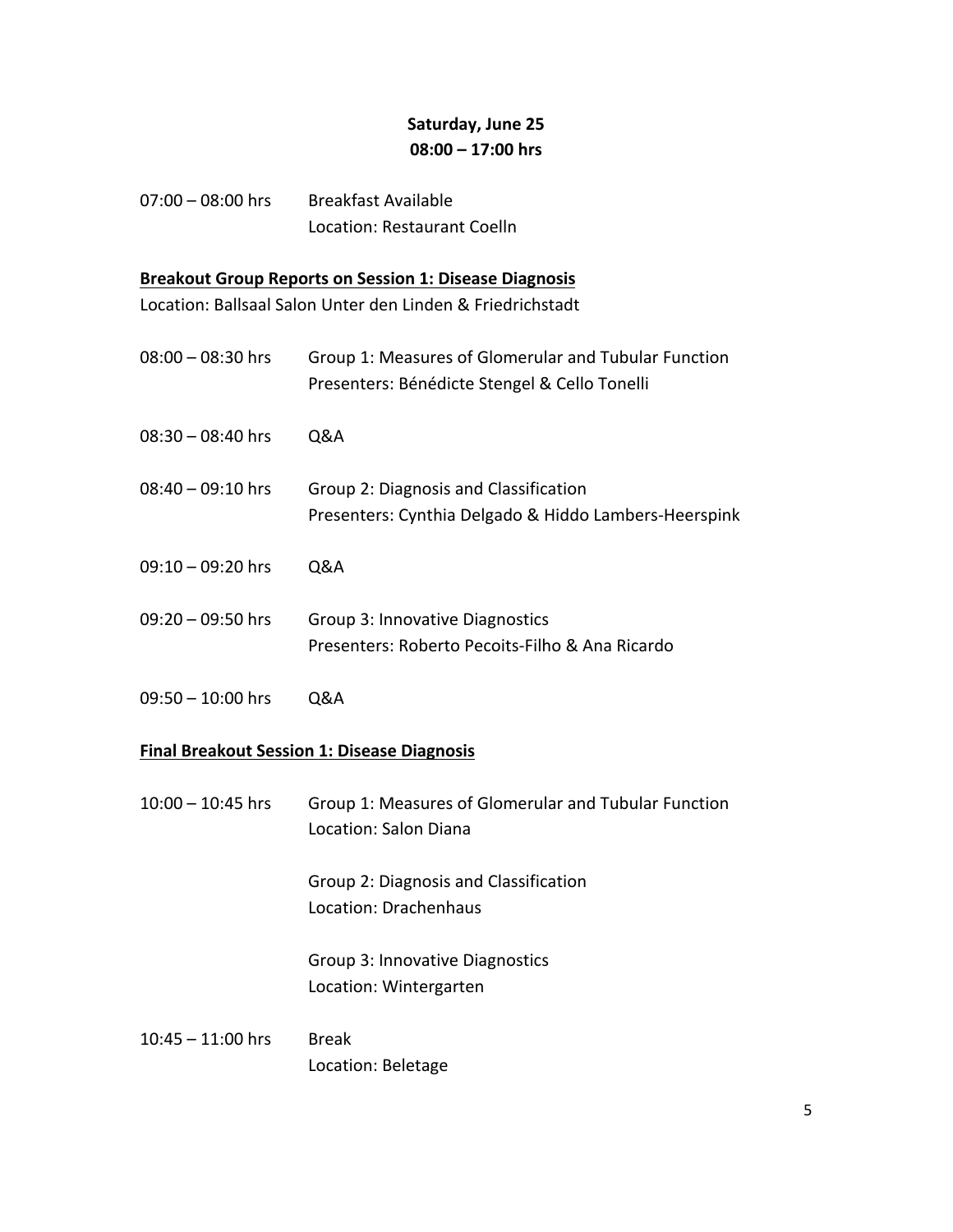#### **Plenary Session**

Location: Ballsaal Salon Unter den Linden & Friedrichstadt

- 11:00 11:20 hrsHeterogeneity of Treatment Effects A Major Challenge for Evidence-Based Medicine Presenter: Meg Jardine
- 11:20 11:30 hrs Q&A
- 11:30 11:50 hrs CKD in Elderly Individuals Presenter: Elke Schäffner
- 11:50 12:00 hrs Q&A
- 12:00 13:00 hrs Lunch Location: Restaurant Coelln

#### **Breakout Session 2: Disease Modification and Complication Management**

| $13:00 - 15:30$ hrs | Group 1: Models of Care |
|---------------------|-------------------------|
|                     | Location: Salon Diana   |

Group 2: Individualized Pharmacotherapy Location: Drachenhaus

Group 3: Polypharmacy Location: Wintergarten

15:30 – 15:45 hrs Break

#### **Breakout Session 2: Disease Modification and Complication Management (continued)**

15:45 – 17:00 hrs Group 1: Models of Care Location: Salon Diana

> Group 2: Individualized Pharmacotherapy Location: Drachenhaus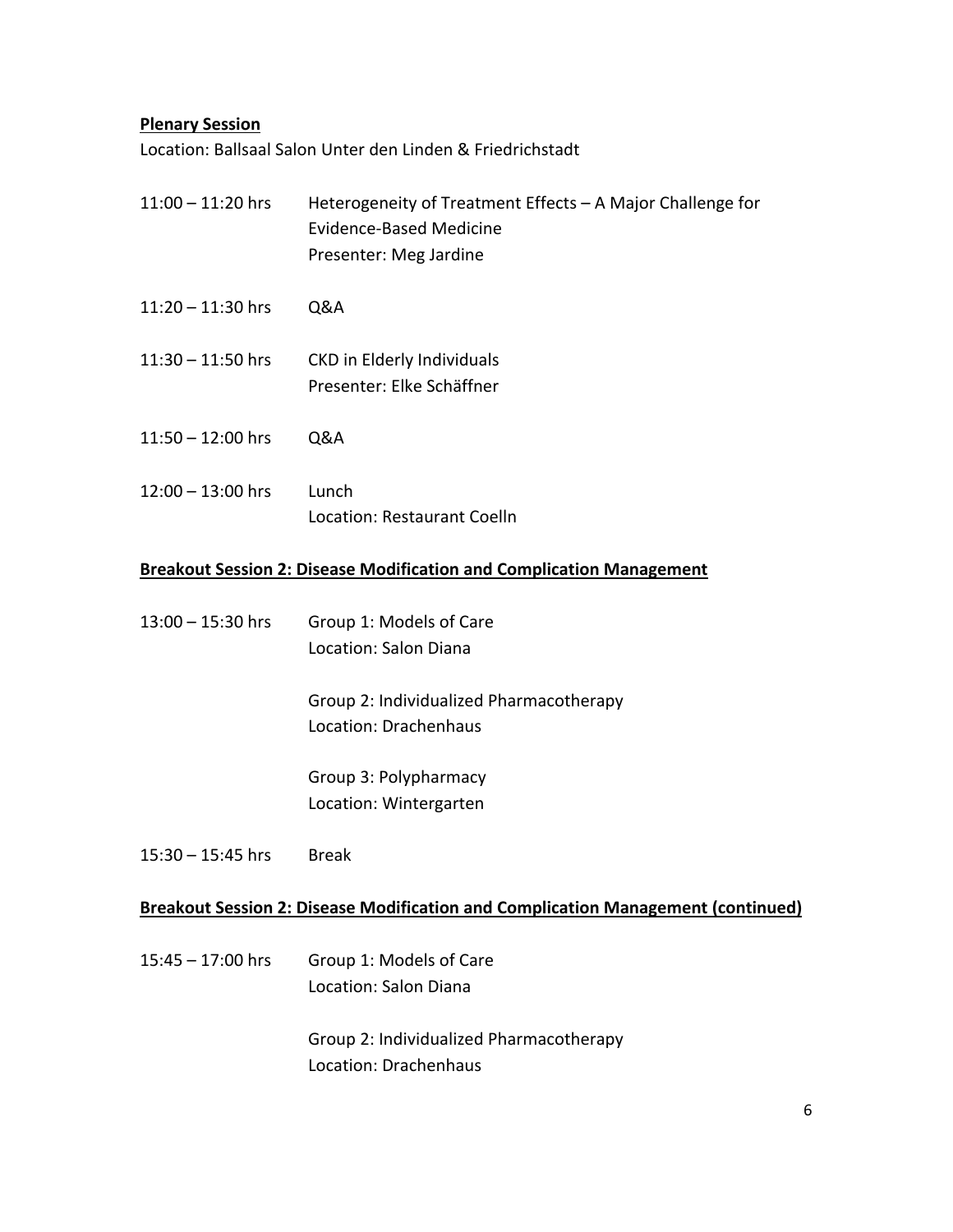Group 3: Polypharmacy Location: Wintergarten

17:00 hrs Adjourn

19:00 hrs Group Dinner at Kafer (Meet in lobby to walk to restaurant)

**---------------------------------------------------------------------------------------------------**

# **Sunday, June 26 08:00 – 12:00 hrs**

07:00 – 08:00 hrs Breakfast Available Location: Restaurant Coelln

# **Breakout Group Reports on Session 2: Disease Modification & Complication Management**

Location: Ballsaal Salon Unter den Linden & Friedrichstadt

| $08:00 - 08:30$ hrs | Group 1: Models of Care<br>Presenters: Bénédicte Stengel & Cello Tonelli                         |
|---------------------|--------------------------------------------------------------------------------------------------|
| $08:30 - 08:40$ hrs | Q&A                                                                                              |
| $08:40 - 09:10$ hrs | Group 2: Individualized Pharmacotherapy<br>Presenters: Cynthia Delgado & Hiddo Lambers-Heerspink |
| $09:10 - 09:20$ hrs | Q&A                                                                                              |
| $09:20 - 09:50$ hrs | Group 3: Polypharmacy<br>Presenters: Roberto Pecoits-Filho & Ana Ricardo                         |
| $09:50 - 10:00$ hrs | Q&A                                                                                              |